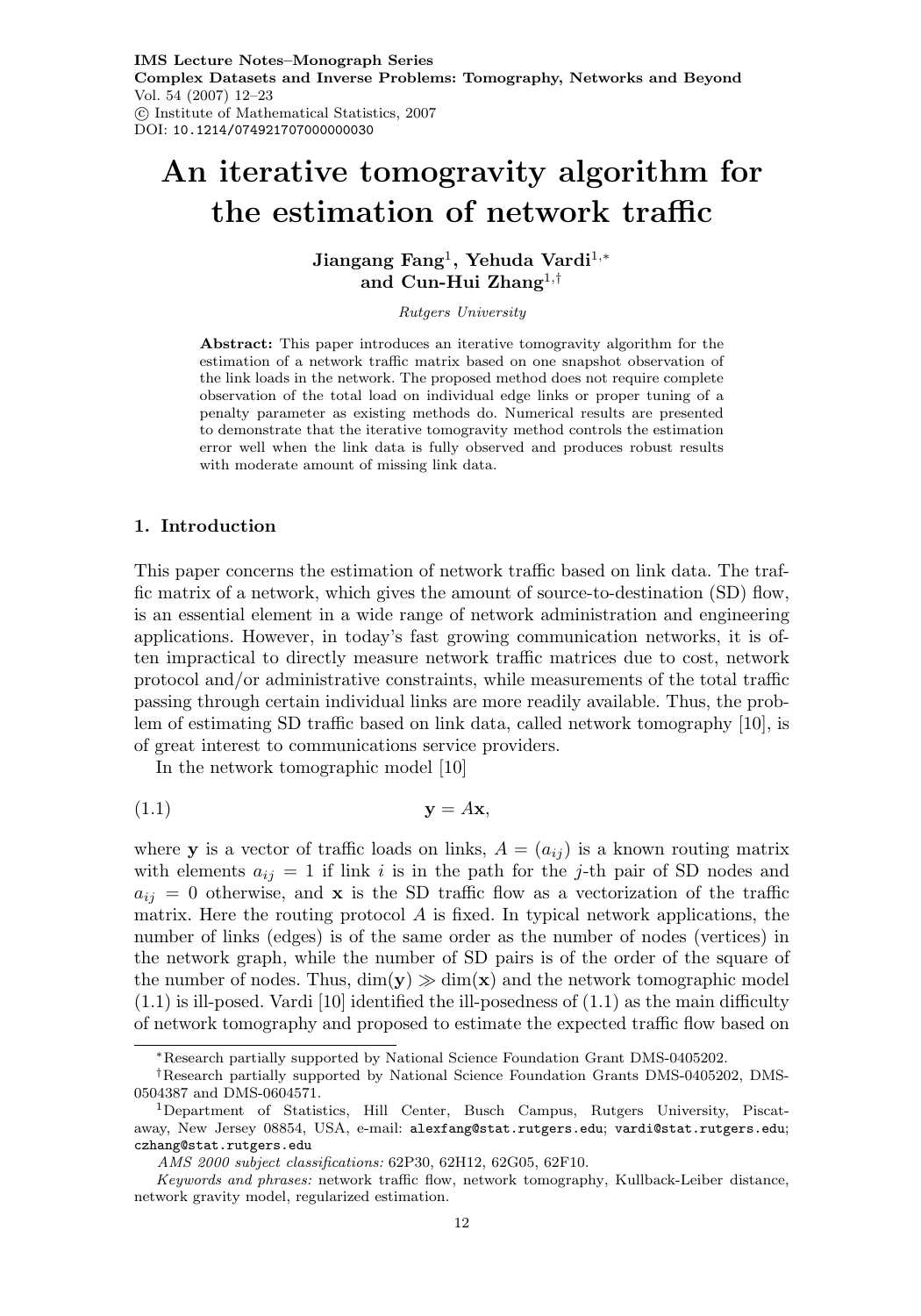independent copies of **y** by modeling the variance of **y**. The problem has since being considered by many research groups. See Vanderbei and Iannone [9] for MLE/EM, Cao et al. [1, 2] for MLE/EM in the model  $x_j \sim N(\lambda_j, \phi \lambda_j^c)$  and non-stationarity issues, Medina et al. [8], Liang and Yu [6] for a more scalable pseudo-likelihood, Liang et al. [7] for additional direct observations of flow data for selected SD pairs, and Coates et al. [4] and Castro et al. [3] for surveys with additional references. In general, these methods require observations of multiple copies of **y**.

An interesting and noticeable development in the area is the introduction of (tomo)gravity algorithms and related methods based on a single snapshot of the network, i.e. one copy of **y**. Zhang et al. [11] observed that in certain communications networks (e.g. a backbone network where each node represents a PoP, or point of presence), almost all the traffic flow is generated by and destined to a known set of edge nodes which do not serve as intermediate nodes in any SD paths. Thus, each SD path begins with a source edge node, traverses through an inbound edge link, an inner network, and then an outbound edge link to a destination edge node. Under this assumption, the total inbound flow  $N_s^{(in)}$  from a source node s is the sum of the loads over all the inbound edge links from s and the total outbound flow  $N_d^{(out)}$  to a destination node d is the sum of the loads over all the outbound edge links to d. The edge nodes communicate to each other through an inner network with a directed graph composed of inner nodes and links and a routing protocol, but the inner nodes does not generate or receive traffic. Moreover, Zhang et al. [11] observed that for each fixed source node s, the distribution of the inbound traffic  $N_s^{(in)}$  from s to different destinations d is approximately proportional to the total outbound loads  $N_d^{(out)}$  these destinations receive. Formally, this is called the gravity model and can be written in Vardi's [10] vectorization as

(1.2) 
$$
\widetilde{x}_j = \frac{N_{s_j}^{(in)} N_{d_j}^{(out)}}{N}, \quad N = \sum_s N_s^{(in)} = \sum_d N_d^{(out)},
$$

where  $s_j$  and  $d_j$  are respectively the source and destination nodes for the j-th SD pair,  $\tilde{x}_j$  is the corresponding component of the simple gravity solution  $\tilde{x}$  as an approximation of the vector  $\mathbf x$  in (1.1), and N is the total flow. The gravity model is best described as

(1.3) 
$$
\widetilde{x}_{sd} = N_s^{(in)} N_d^{(out)}/N
$$

with a slight abuse of notation, where  $\widetilde{x}_{sd}$  is the traffic flow from source s to destination d in the gravity model, i.e.  $\tilde{x}_j = \tilde{x}_{s_i d_j}$ . Here, the relationship between the link data **y** and the SD traffic flow **x** is still governed by the tomographic model (1.1). Due to the additional information provided in the gravity model (1.2) about the nature of the SD traffic **x**, the number of unknowns in **x** is square rooted. Thus, the ill-posedness of (1.1) is greatly alleviated. In particular, if all link loads are observed, the total inbound flow  $N_s^{(in)}$  and outbound flow  $N_d^{(out)}$  for individual edge nodes and thus the total traffic  $N$  are all available network statistics in the gravity model. In addition to the gravity solution  $\tilde{\mathbf{x}}$  in (1.2), Zhang et al. [11] developed the simple tomogravity solution

(1.4) 
$$
\arg\min_{\mathbf{x}} \left\{ \|\mathbf{x} - \widetilde{\mathbf{x}}\| : A\mathbf{x} = \mathbf{y} \right\}
$$

and more general tomogravity solutions when the edge nodes are further classified as "access" or "peering", while Zhang et al. [12] developed entropy regularized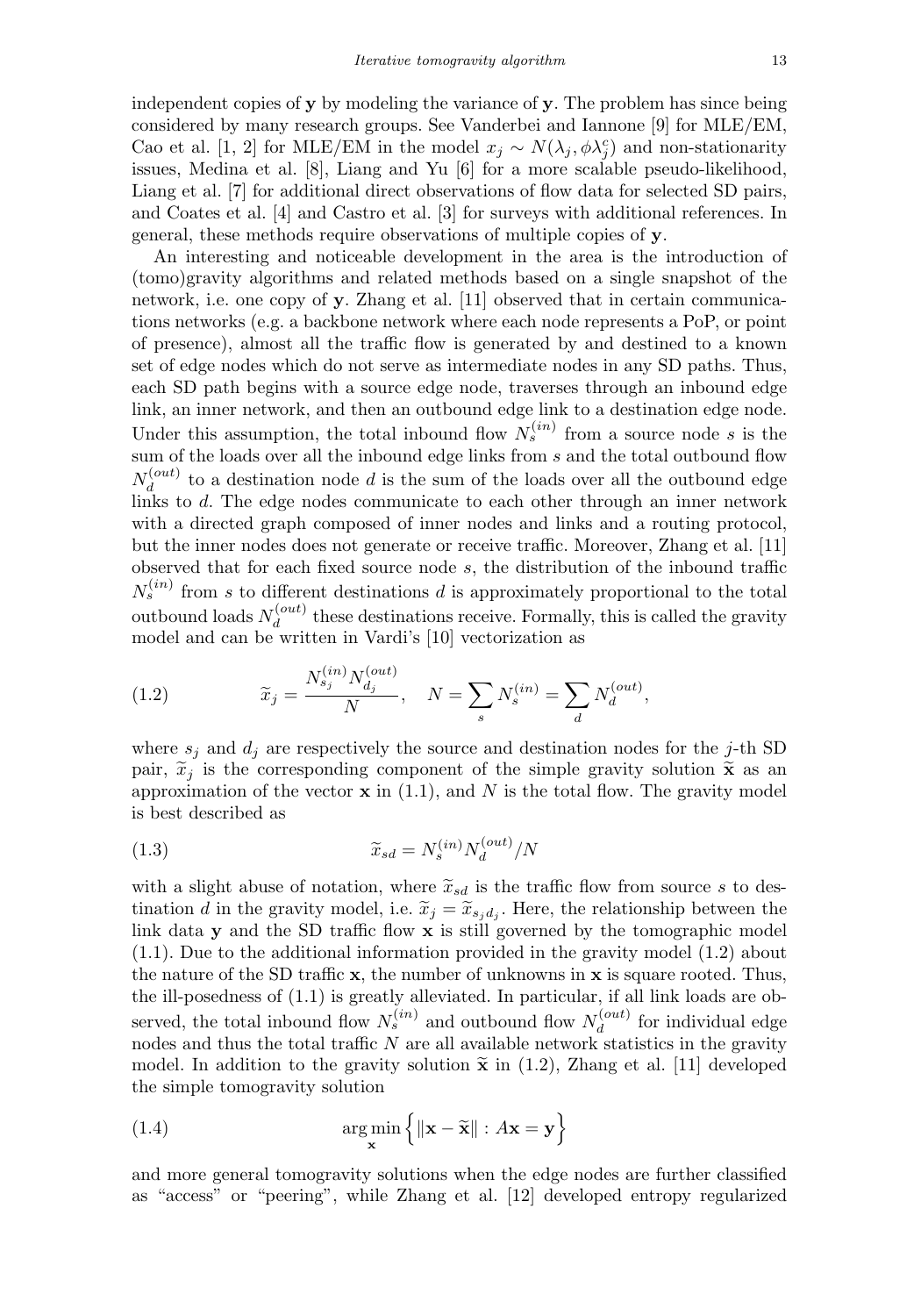tomogravity solution as

(1.5) 
$$
\argmin_{\mathbf{x}} \left\{ ||\mathbf{y} - A\mathbf{x}||^2 + \phi N^2 K(\mathbf{x}/N, \tilde{\mathbf{x}}/N) \right\},
$$

where  $K(\cdot, \cdot)$  is the Kullback-Leibler information and  $\phi$  is a tuning parameter for the penalty level. These tomogravity solutions require complete knowledge of the total inbound and outbound flow, i.e.  $N_s^{(in)}$  and  $N_d^{(out)}$ , for all individual source and destination nodes. They perform reasonably well when such information is available and have been implemented in certain AT&T commercial networks.

In this paper, we propose an iterative tomogravity (ITG) algorithm which alternately seeks estimates as local optimal solutions in the tomographic space (1.1) and a gravity space of network traffic flow **x**. Our algorithm, described in Section 2, is based on a single snapshot of the link data and does not require the full knowledge of the total inbound and outbound flow for all individual edge nodes. The idea is to use the gravity space, instead of the specific simple gravity solution (1.2), to regularize the network tomography problem  $(1.1)$ . In Section 3, we present the results of a real-data experiment to demonstrate that the ITG method is competitive compared with other tomogravity algorithms when the complete link data is available and robust when a moderate amount of link data is missing.

## **2. An iterative tomogravity algorithm**

In a general network tomographic model, the observed link data, as a sub-vector  $y^*$  of the vector **y** in  $(1.1)$ , satisfies

$$
\mathbf{y}^* = A^* \mathbf{x},
$$

where the matrix  $A^* = (a_{ij}^*)$  is composed of the rows of the routing matrix A in (1.1) corresponding to the observed links, and **x** is the SD traffic flow as in (1.1). Let J be the total number of SD-pairs of concern. For the observation  $y^*$ , the tomographic space of probability vectors is

(2.2) 
$$
\mathcal{T}^* = \Big\{ \mathbf{f} \in \mathbb{R}^J : \mathbf{y}^* \propto A^* \mathbf{f}, \ \mathbf{f} \geq 0, \ \mathbf{1}^T \mathbf{f} = 1 \Big\},
$$

where **1** is the vector composed of 1's and  $\mathbf{v}^T$  denotes the transpose of a vector **v**. Here and in the sequel, inequalities are applied to all components of vectors.

In the literature, different types of flow and load are often specifically denoted. Let  $\mathbf{y}^{(\text{net})}$  be the link loads of the inner network,  $\mathbf{y}^{(\text{edge})}$  the loads on the links between the edge nodes and inner network,  $\mathbf{v}^{\text{(self)}}$  the load on the links from the edge nodes to themselves,  $\mathbf{x}^{(net)}$  the traffic flow between distinct edge nodes (necessarily through the inner network), and  $\mathbf{x}^{(self)}$  the flow of the edge nodes to themselves. Since  $\mathbf{x}^{\text{(self)}}$  does not go through the inner network and the flow from an edge node to itself is the same as the load on the corresponding self-link, the tomographic model can be written as

(2.3) 
$$
\mathbf{y} = \begin{pmatrix} \mathbf{y}^{(\text{net})} \\ \mathbf{y}^{(\text{edge})} \\ \mathbf{y}^{(\text{self})} \end{pmatrix} = \begin{pmatrix} A^{(\text{net})} & 0 \\ A^{(\text{edge})} & 0 \\ 0 & I^{(\text{self})} \end{pmatrix} \begin{pmatrix} \mathbf{x}^{(\text{net})} \\ \mathbf{x}^{(\text{self})} \end{pmatrix} = A\mathbf{x},
$$

with  $I^{(self)}$  being the identity matrix giving  $\mathbf{y}^{(self)} = \mathbf{x}^{(self)}$ , provided that the inner network does not generate traffic. This is a special case of Vardi's [10] tomographic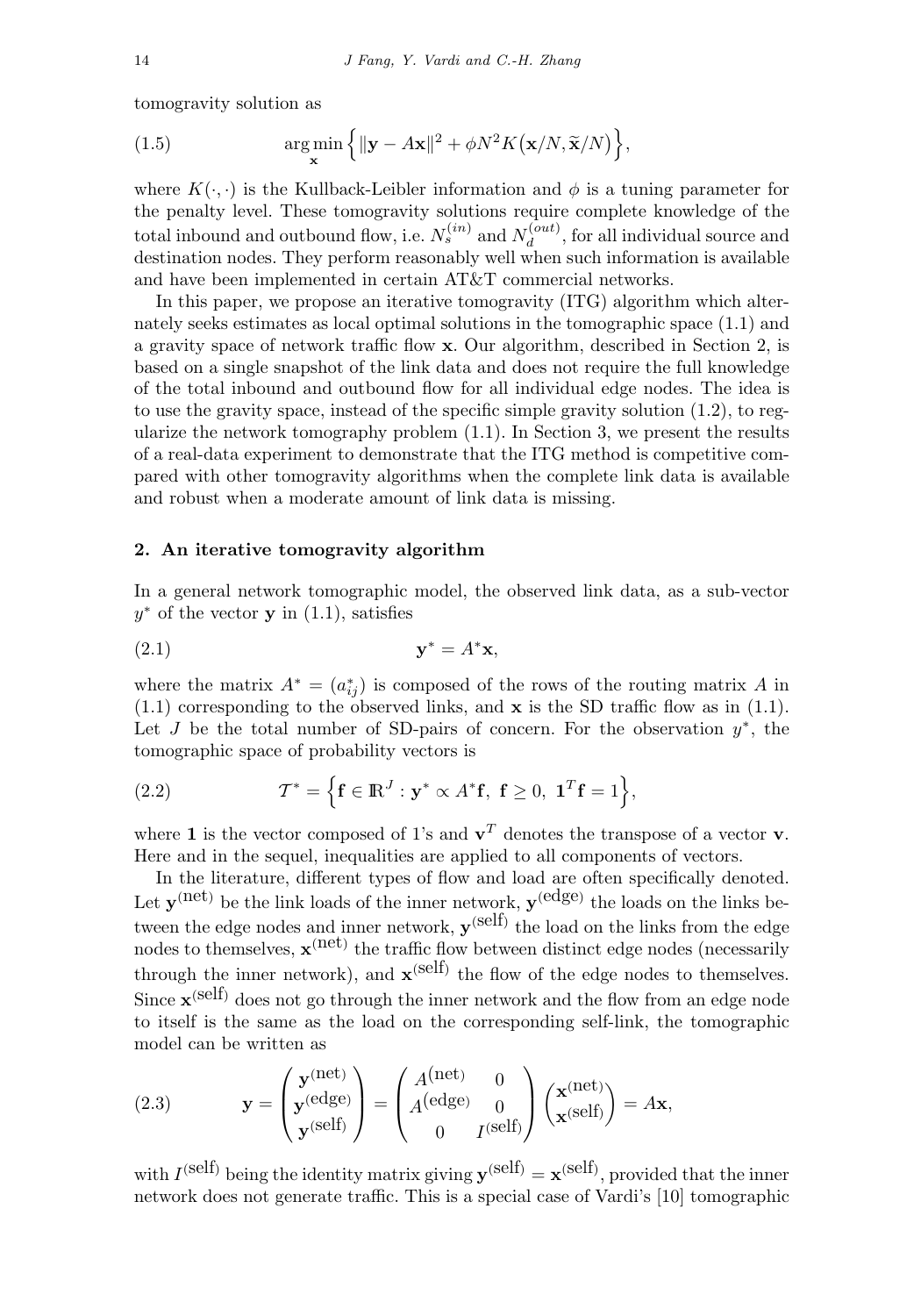model (1.1) describing decompositions of the SD traffic **x** and link load **y**, but (1.1) can be also viewed as  $\mathbf{y}^{(\text{net})} = A^{(\text{net})} \mathbf{x}^{(\text{net})}$ . In this paper, the observed  $\mathbf{y}^*$  in (2.1) is a general sub-vector of the **y** in  $(2.3)$  to allow partial observation of  $y^{(edge)}$  and networks without  $\mathbf{y}^{(\text{self})}$  and  $\mathbf{x}^{(\text{self})}$ .

Suppose throughout the sequel that the list of the SD-pairs  $(s_j, d_j), i = 1, \ldots, J$ , forms a product set composed of all the pairings from a set  $S$  of source nodes to a set D of destination nodes  $(D \neq S$  allowed), so that  $J = |S||D|$ , where  $|C|$  is the size of a set C. This gives a one-to-one mapping between  $\mathbb{R}^{J}$  and the space of all  $|S| \times |D|$  matrices:

$$
\mathbf{v} = (v_1, \dots, v_J)^T \sim (v_{sd})_{|S| \times |D|}, \quad v_j = v_{s_j d_j}.
$$

In this notation, the gravity space of probability vectors is

(2.4) 
$$
\mathcal{G} = \left\{ \mathbf{g} \in \mathbb{R}^J : \mathbf{g} \sim (g_{sd})_{|S| \times |D|} = \mathbf{p} \mathbf{q}^T, \ \mathbf{g} \ge 0, \ \mathbf{1}^T \mathbf{g} = 1 \right\},
$$

i.e.  $g_{sd} = p_s q_d$  or matrices of rank 1, where  $\mathbf{p} \in \mathbb{R}^{|S|}$  and  $\mathbf{q} \in \mathbb{R}^{|D|}$ .

Zhang et al.  $[11]$  proposed  $(1.2)$  as the simple gravity algorithm and  $(1.4)$  as the simple tomogravity algorithm. Zhang et al. [12] proposed (1.5) as the entropyregularized tomogravity algorithm. Their basic ideas can be summarized as follows: (i) The gravity model gives a rough approximation of the SD flow; (ii) When the simple gravity solution  $(1.2)$  is available, it can be used to regularize Vardi's tomographic model (1.1). Motivated by their work, we propose the following algorithm which provides estimates of the SD flow **x** in (2.1).

### **Iterative tomogravity algorithm (ITG):**

(2.5) Initialization: 
$$
\mathbf{g} = \mathbf{1}/J
$$

(2.6) Iteration: 
$$
\mathbf{f}^{(\text{new})} = \arg \min \left\{ K(\mathbf{f}, \mathbf{g}^{(\text{old})}) : \mathbf{f} \in \mathcal{T}^* \right\}
$$

(2.7) 
$$
\mathbf{g}^{(\text{new})} = \arg\min \left\{ K(\mathbf{f}^{(\text{new})}, \mathbf{g}) : \mathbf{g} \in \mathcal{G} \right\}
$$

(2.8)  Finalization: 
$$
\widehat{N} = (\mathbf{1}^T \mathbf{y}^*) / (\mathbf{1}^T A^* \mathbf{f}^{(\text{fin})})
$$

$$
\hat{\mathbf{x}} = \hat{N} \mathbf{f}^{(\text{fin})}
$$

where  $K(\mathbf{f}, \mathbf{g})$  is the Kullback-Leibler information defined as

(2.10) 
$$
K(\mathbf{f}, \mathbf{g}) = \sum_{j=1}^{J} f_j \log \frac{f_j}{g_j}.
$$

As mentioned earlier, our basic idea is to use the gravity space (2.4), instead of the simple gravity solution  $(1.2)$ , to regularize the tomographic model  $(2.2)$ . A main advantage of this approach is that it does not require the knowledge of the simple gravity solution or equivalently, the complete observation of loads on all edge links. Numerical results in Section 3 demonstrate that when the complete link data **y** is observed, the ITG (2.9) and the entropy-regularized tomogravity (1.5) perform comparably in terms of estimation error, and they both outperform the simple gravity  $(1.2)$  and tomogravity  $(1.4)$ . Moreover, the ITG without using the knowledge of the "access" or "peering" status of links has similar performance compared with the generalized tomogravity method [11] which requires such knowledge. We note that the ITG method does not need a tuning parameter as (1.5) does.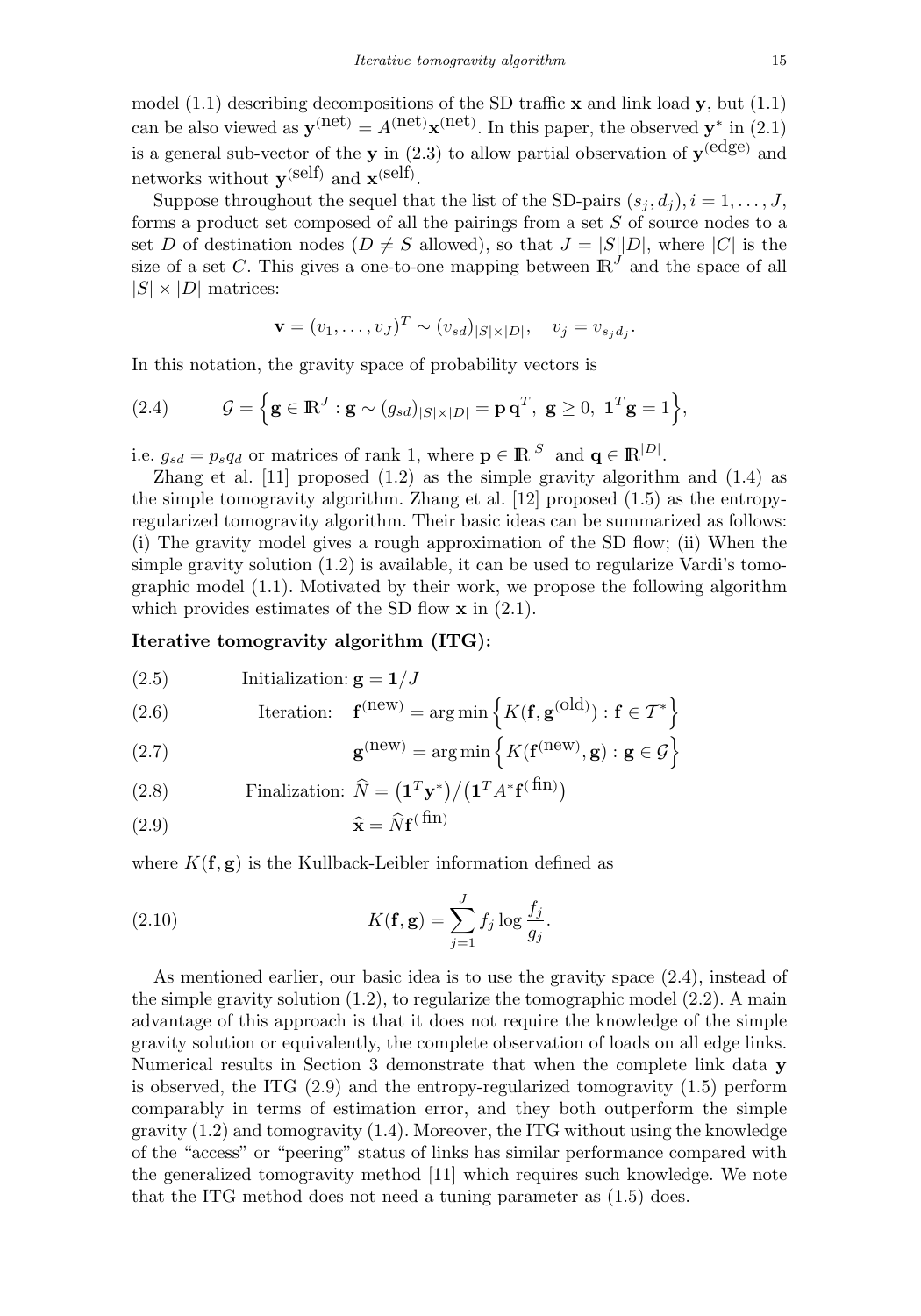A main difference between ITG (2.9) and the simple tomogravity (1.4) is that the simple gravity solution  $\tilde{\mathbf{x}}$  in (1.2) is not explicitly used in ITG, since **g** is treated as an unknown in the ITG algorithm. However, the information in the observed portions of **y**(edge) and **y**(self) is still utilized in the ITG iterations through the tomographic space (2.2), instead of directly computing  $\tilde{\mathbf{x}}$  from  $\mathbf{y}^{(edge)}$  and  $\tilde{\mathbf{y}}^{(self)}$ as in (1.3). If the simple gravity  $\tilde{\mathbf{x}}$  (or an approximation of it if  $\tilde{\mathbf{x}}$  is not fully available) is used as the initialization for ITG, the simple tomogravity solution is the result of a single ITG iteration. We may also treat  $g = \tilde{x}/N$  as an unknown in (1.5), cf. Section 4, but then a tuning parameter is still required.

We use the relaxation algorithm of Krupp  $(1979)$  to compute  $(2.6)$  of the ITG, while (2.7) is explicit with

$$
g_{sd}^{\rm (new)}=\sum_{d'}f_{sd'}^{\rm (new)}\sum_{s'}f_{s'd}^{\rm (new)}
$$

as in (1.3). Here is a full description of the relaxation algorithm. Let  $g^{(old)} =$  $(g_1^{\text{(old)}}, \ldots, g_J^{\text{(old)}})^T$  be a given probability vector. The problem is to minimize  $K(\mathbf{f}, \mathbf{g}^{(\text{old})})$  under the linear constraints in (2.2). Since  $y_i^* = 0$  implies  $f_{ij} = 0$ for all j with  $a_{ij}^* = 1$  and thus reduces the optimization problem to a subset of j, we assume  $y^* = (y_1^*, \ldots, y_r^*) > 0$  where r is the total number of links with observed load. Define

$$
h_{ij} = \begin{cases} a_{ij}^* / y_i^* - a_{rj}^* / y_r^*, & i = 1, \dots, r - 1, \\ 1, & i = r. \end{cases}
$$

The linear constraints  $A^*f = y^*$  and  $\mathbf{1}^Tf = 1$  for the tomographic space (2.2) can be written as  $H\mathbf{f} = (\mathbf{0}^T, 1)^T$ , where  $H = (h_{ij})$ . Krupp's [5] relaxation algorithm maximizes

(2.11) 
$$
v_r - \sum_{j=1}^{J} g_j^{(\text{old})} \exp\left\{\sum_{i=1}^{r} h_{ij} v_i - 1\right\}
$$

over all vectors  $\mathbf{v} = (v_1, \dots, v_r)^T$  and then set

(2.12) 
$$
f_j^{(\text{new})} = g_j^{(\text{old})} \exp \left\{ \sum_{i=1}^r h_{ij} v_i - 1 \right\}.
$$

As (2.11) is concave in **v**, its optimization is done by the Newton-Raphson method for individual components  $v_i$ , cycling through  $i = 1, \ldots, r$ . Since  $h_{r,j} = 1$  for all j,  $f^{(new)}$  in (2.12) is properly normalized.

The iteration steps (2.6) and (2.7) are both monotone in  $K(\mathbf{f}, \mathbf{g})$ , so that the ITG algorithm reaches a local minimum of the Kullback-Leibler information between the tomographic (2.2) and gravity (2.4) spaces. However, since  $K(f, g)$  is not convex jointly in  $(f, g)$  with  $g$  in the gravity space, ITG is not guaranteed to converge to a global minimum.

## **3. An example**

We conduct numerical experiments with data collected over the Abilene Network (an Internet2 high-performance backbone network in United States) illustrated in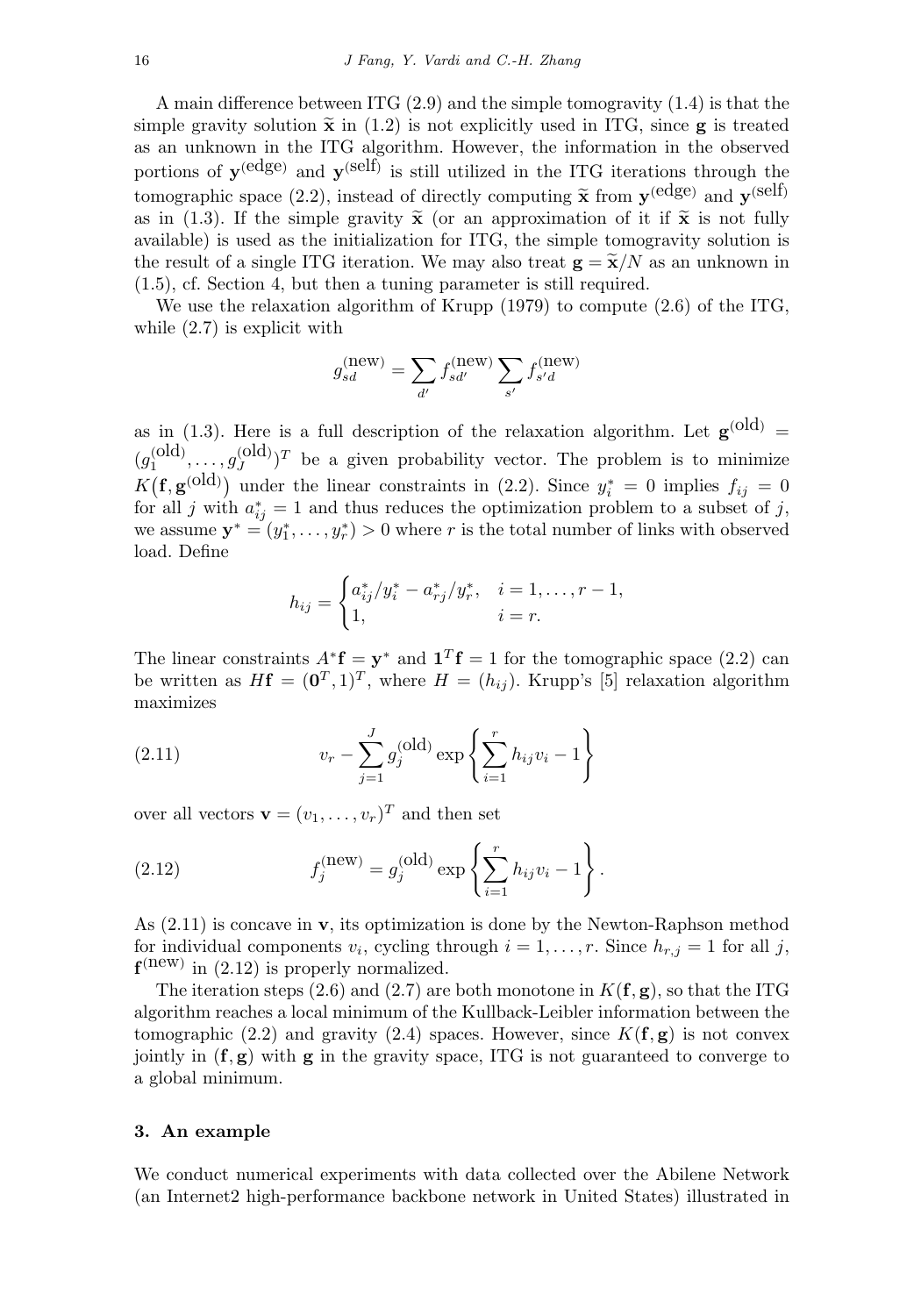

### **Abilene Interior-routing Metrics**

Fig 1. Abline Network.

Figure 1, with 12 nodes, 144 total traffic pairs (132 SD pairs and 12 self pairs), 30 inner links, and 24 edge links. We collect the full  $12 \times 12$  SD traffic matrices in 5 min intervals for consecutive 19 weeks in 2004. We randomly pick four different periods of 3 days and use the data in these four time periods. We call these four raw datasets as X1, X2, X3, and X4. It turns out that the four datasets give different traffic patterns as the time periods cover different days of the week, cf. Figure 2. For each dataset and each hour, we compute **x** as the hourly total SD flow and  $y = Ax$  with a fixed routing matrix A used in the Abilene data.

We compare four procedures using the complete data **y** as **y**∗: the ITG (2.9), the simple tomogravity (STG) in (1.4), the generalized tomogravity (GTG) of Zhang et al. [11] utilizing the extra information of "access" or "peering" status of links, and the entropy regularized tomogravity (ERTG) in (1.5). Since the traffic flow for self pairs  $(s = d)$  is directly observable as the load on the self links, the ITG and STG estimate these components of **x** without error. Thus, we measure the performance of all estimators by the relative total error for non-self SD pairs

(3.1) 
$$
\sum_{s \neq d} \left| \hat{x}_{sd} - x_{sd} \right| / \sum_{s \neq d} x_{sd},
$$

where  $x_{sd}$  is the flow from source s to destination d. We compute the relative total error for (1.5) with various values of the tuning parameter  $\phi$  and found that the

TABLE 1 Average of relative total errors for 288 different hours (4 different 3-day periods) based on complete link data. The best tuning parameter is used for the ERTG, while extra information is used for the GTG.

| Method                        | risk   |
|-------------------------------|--------|
| Iterative Tomogravity (ITG)   | 0.3001 |
| Entropy Regularized (ERTG)    | 0.2995 |
| Simple Tomogravity (STG)      | 0.3139 |
| Generalized Tomogravity (GTG) | 0.3026 |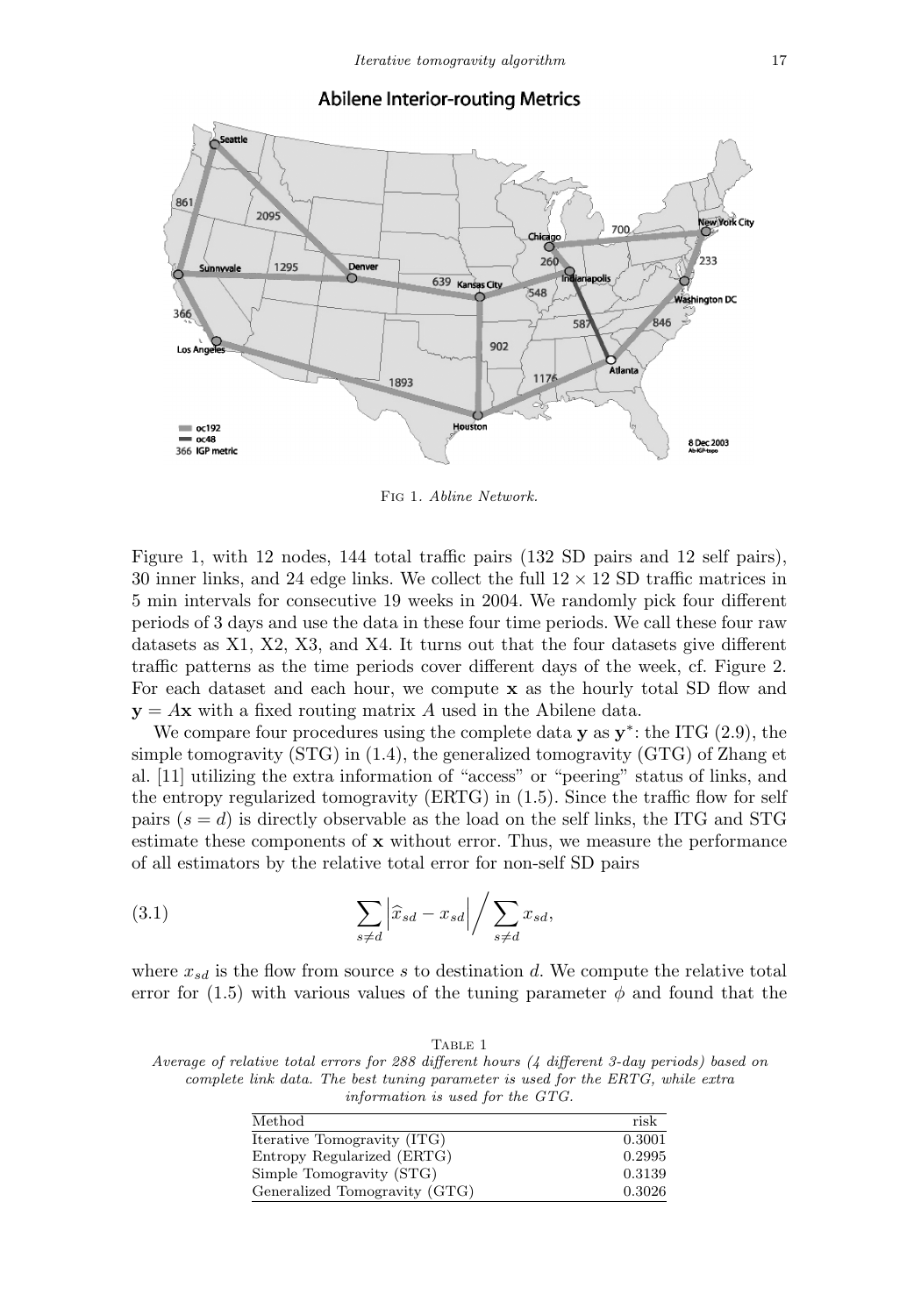

FIG 2. The total hourly traffic for the  $4$  non-overlapping 3 day periods.

Dataset X1



Fig 3. Compare of the error rate using different models, dataset X1.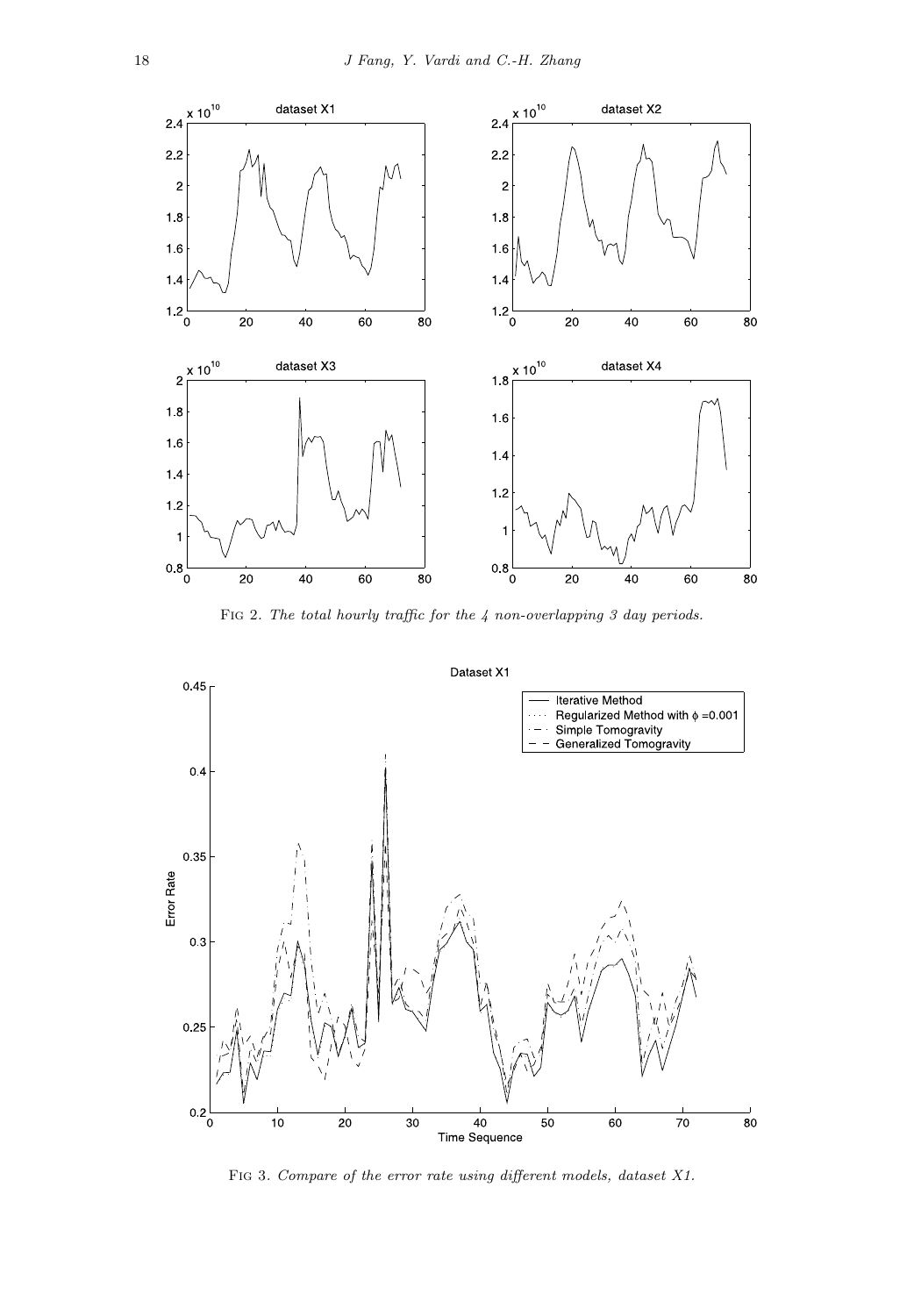

Fig 4. Compare of the error rate using different models, dataset X2.



Fig 5. Compare of the error rate using different models, dataset X3.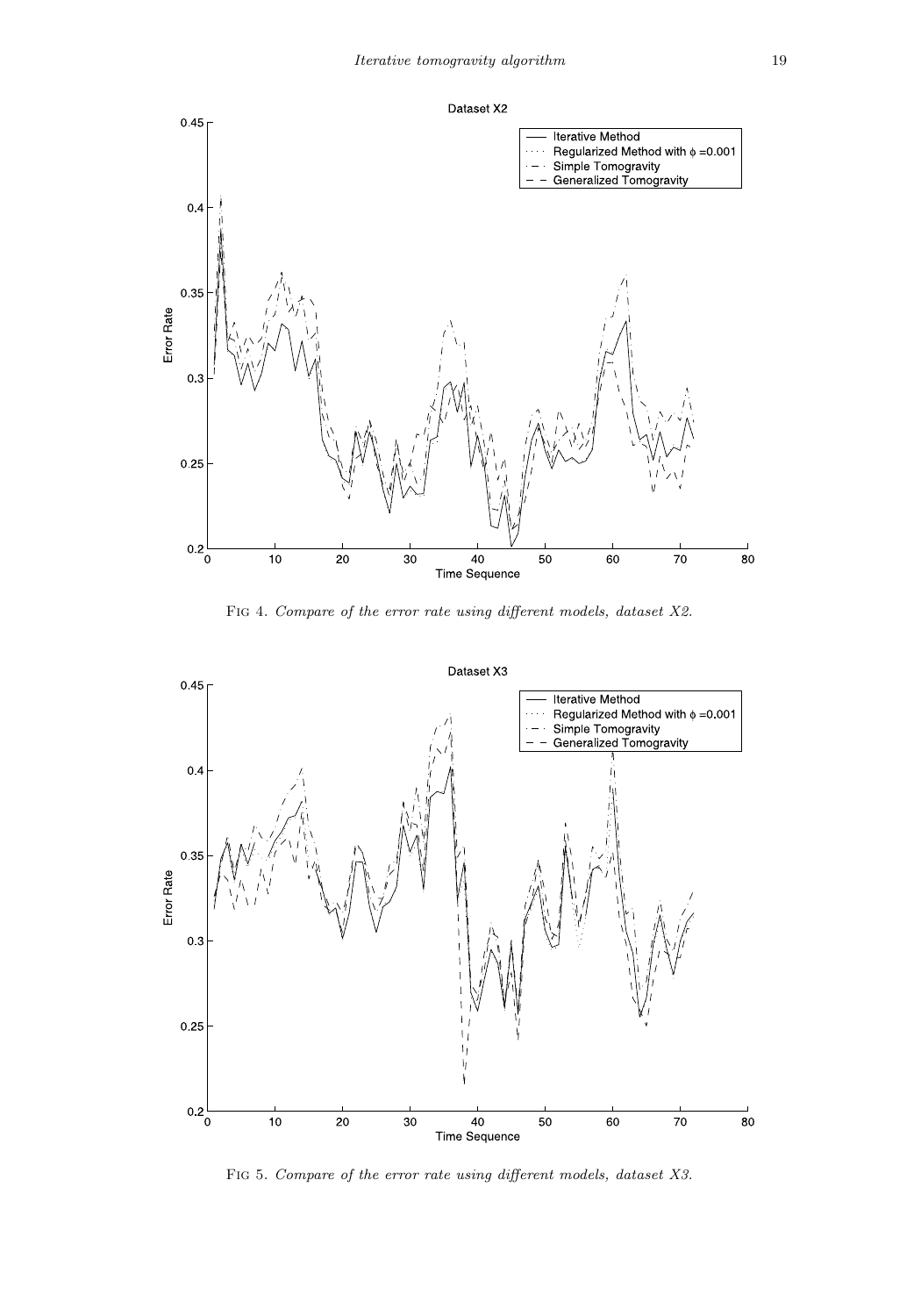

FIG 6. Compare of the error rate using different models, dataset  $X_4$ .

performance of (1.5) is near the best in a wide neighborhood of  $\phi = 10^{-3} = 0.001$ . This confirms the results of Zhang et al. [12]. Thus,  $\phi = 10^{-3} = 0.001$  is used for (1.5) in our experiment. We plot the relative total error (3.1) against hour for the four datasets in Figures 3, 4, 5, and 6. We tabulate the average relative error in Table 1. From the results of the experiments, we observed that the performance of the proposed ITG is comparable to the ERTG with the best choice of the tuning parameter and the GTG based on extra information, while all three outperform the STG.

We also exam the relative errors for different SD pairs as functions of the total traffic flow for the SD pairs. We compute the relative total error over 3-day time periods

(3.2) 
$$
\sum_{t=1}^{t^*} \left| \hat{x}_{sd}^{(t)} - x_{sd}^{(t)} \right| / \sum_{t=1}^{t^*} x_{sd}^{(t)}
$$

for fixed SD pairs in individual datasets, where t indicates time points with  $t^* = 72$ . We group the values of (3.2) for SD pairs in all datasets according to the total flow  $\sum_{t=1}^{t^*} x_{sd}^{(t)}$  with the grid  $\{0, 1/4, 1/2, 3/4, 1, 1.5, 2, 2.5, 3, 4, 5, 7\}$  in the unit of  $10^{10}$ packets, and tabulate in Table 2 the average of  $(3.2)$  within groups. From Table 2, we observe that the estimation error is essentially a decreasing function of the amount of traffic for individual SD pairs.

Finally, we check the robustness of the ITG (2.9) with missing link data (i.e. **y**<sup>∗</sup> is a proper sub-vector of **y**). We focus on the case of missing data in edge links as the ITG is the only procedure among the four that do not require observations for all edge links. Let  $k$  be the number of edge links with missing data. We use only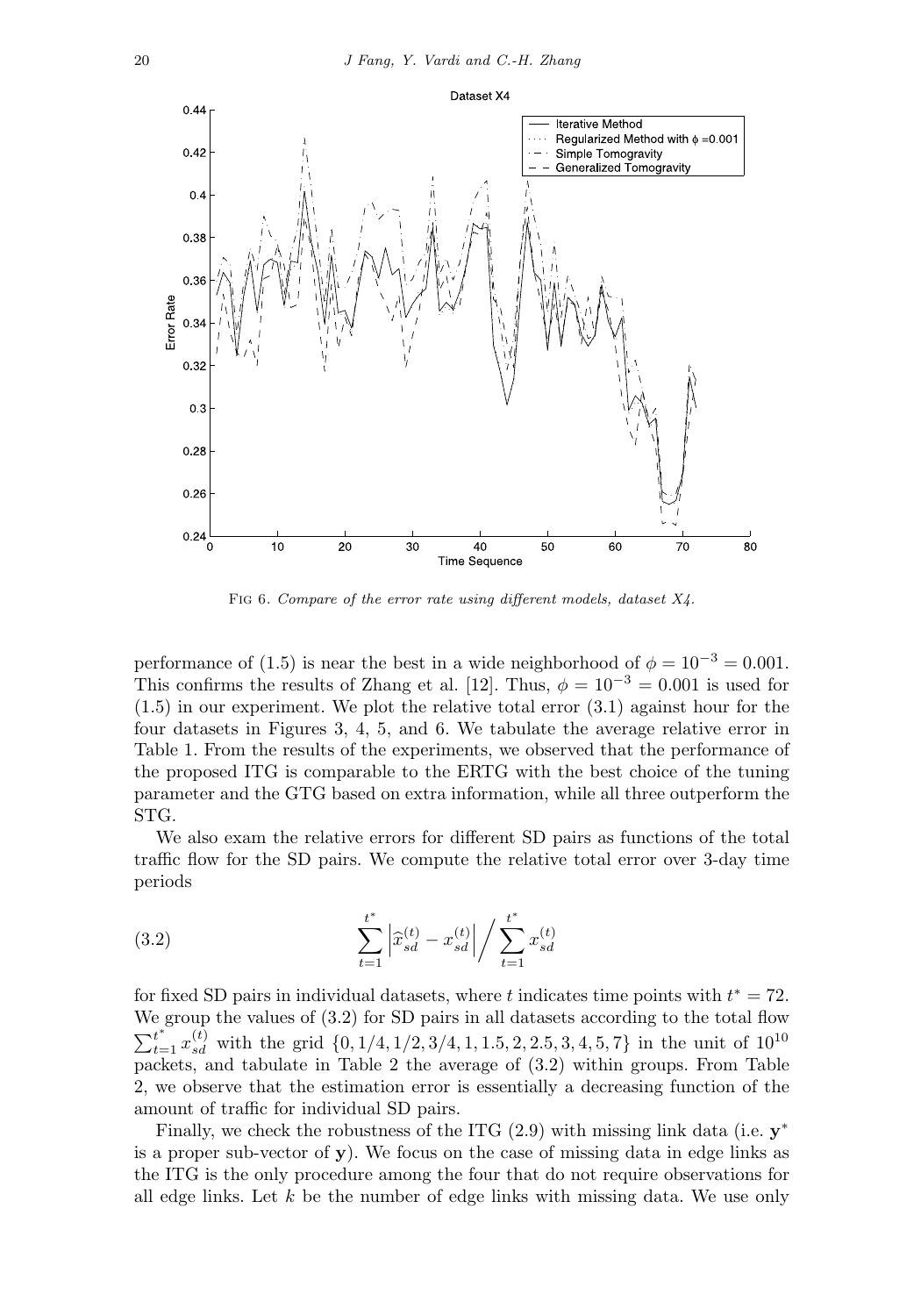| Flow         | $# \text{ in}$ | <b>ITG</b> | <b>ERTG</b> | <b>STG</b> | G <sub>T</sub> G |
|--------------|----------------|------------|-------------|------------|------------------|
| Level        | Group          |            |             |            |                  |
| $0 - 0.25$   | 215            | 4.4799     | 5.8725      | 4.5833     | 5.3545           |
| $0.25 - 0.5$ | 100            | 0.4320     | 0.4279      | 0.4548     | 0.4158           |
| $0.5 - 0.75$ | 73             | 0.3457     | 0.3449      | 0.3666     | 0.3467           |
| $0.75 - 1$   | 30             | 0.2997     | 0.2992      | 0.3379     | 0.2505           |
| $1 - 1.5$    | 46             | 0.2286     | 0.2305      | 0.2402     | 0.2588           |
| $1.5 - 2$    | 25             | 0.2878     | 0.2859      | 0.2934     | 0.3089           |
| $2 - 2.5$    | 18             | 0.1836     | 0.1828      | 0.1802     | 0.2080           |
| $2.5 - 3$    | 6              | 0.1583     | 0.1576      | 0.1689     | 0.1207           |
| $3 - 4$      | 7              | 0.1143     | 0.1126      | 0.1335     | 0.1261           |
| $4 - 5$      | 6              | 0.1456     | 0.1448      | 0.1514     | 0.1373           |
| $5 - 7$      | 2              | 0.0887     | 0.0938      | 0.0767     | 0.0882           |

TABLE 2 Relative total errors over 72 hours for fixed SD pairs and 3-day periods, grouped according to the total flow. The relative total errors are decreasing functions of the flow for all 4 procedures.

data for the first day in dataset X1 and compute the average of the relative total error for 10 random missing patterns for each given  $k$ . We plot this average against  $k$  in Figure 7. From Figure 7, we find that the performance of the ITG method is robust against small or moderate amount of missing link data (up to 5 out of 24 edge links).

#### **4. Discussion**

We consider the estimation of SD traffic flow in a network based on observations of a snapshot of traffic loads on links. Based on the ideas of Vardi [10] and Zhang et al. [11, 12], we propose an iterative tomogravity method which allows incomplete observation of the link data. Our main idea is to use the gravity space (2.4), instead of the simple gravity solution (1.2), to regularize Vardi's [10] tomographic model (1.1). A numerical study with a real-life dataset demonstrates that the proposed method has similar performance compared with the methods proposed in [11, 12] which demand complete observation of the link data. We discuss below a number of related issues.

There are two other possible ways of using the gravity space (2.4) to regularize  $(1.1)$  that we do not explore in this paper. The first is to use the ITG  $(2.9)$  instead of the simple gravity  $(1.2)$  in the penalty function in  $(1.5)$ , resulting in

(4.1) 
$$
\argmin_{\mathbf{x}} \left\{ \|\mathbf{y}^* - A^*\mathbf{x}\|^2 + \phi \widehat{N}^2 K\left(\mathbf{x}/\widehat{N}, \mathbf{g}^{(\text{fin})}/\widehat{N}\right) \right\}
$$

with the  $\dot{N}$  in (2.8). The second is to alternate between the optimization in the gravity space and entropy-regularized solution, i.e. to replace (2.6) with

(4.2) 
$$
N^{(\text{new})} = (\mathbf{1}^T \mathbf{y}^*) / (\mathbf{1}^T A^* \mathbf{g}^{(\text{old})})
$$

$$
\mathbf{f}^{(\text{new})} = \arg \min \left\{ ||\mathbf{y}^* - N^{(\text{new})} A^* \mathbf{f}||^2 + \phi \{ N^{(\text{new})} \}^2 K (\mathbf{f}, \mathbf{g}^{(\text{old})}): \mathbf{f} \in \mathcal{T}^* \right\}.
$$

A small numerical study seems to indicate that there is little difference between  $(4.1)$  and the ITG.

The proposed ITG (2.9) implicitly assumes that the measurement error in the tomographic model (2.1) is of smaller order than the bias representing the Kullback-Leibler distance  $K(\mathbf{x}/N, \mathcal{G}^*)$  between  $\mathbf{x}/N$  and the gravity space (2.4). This seems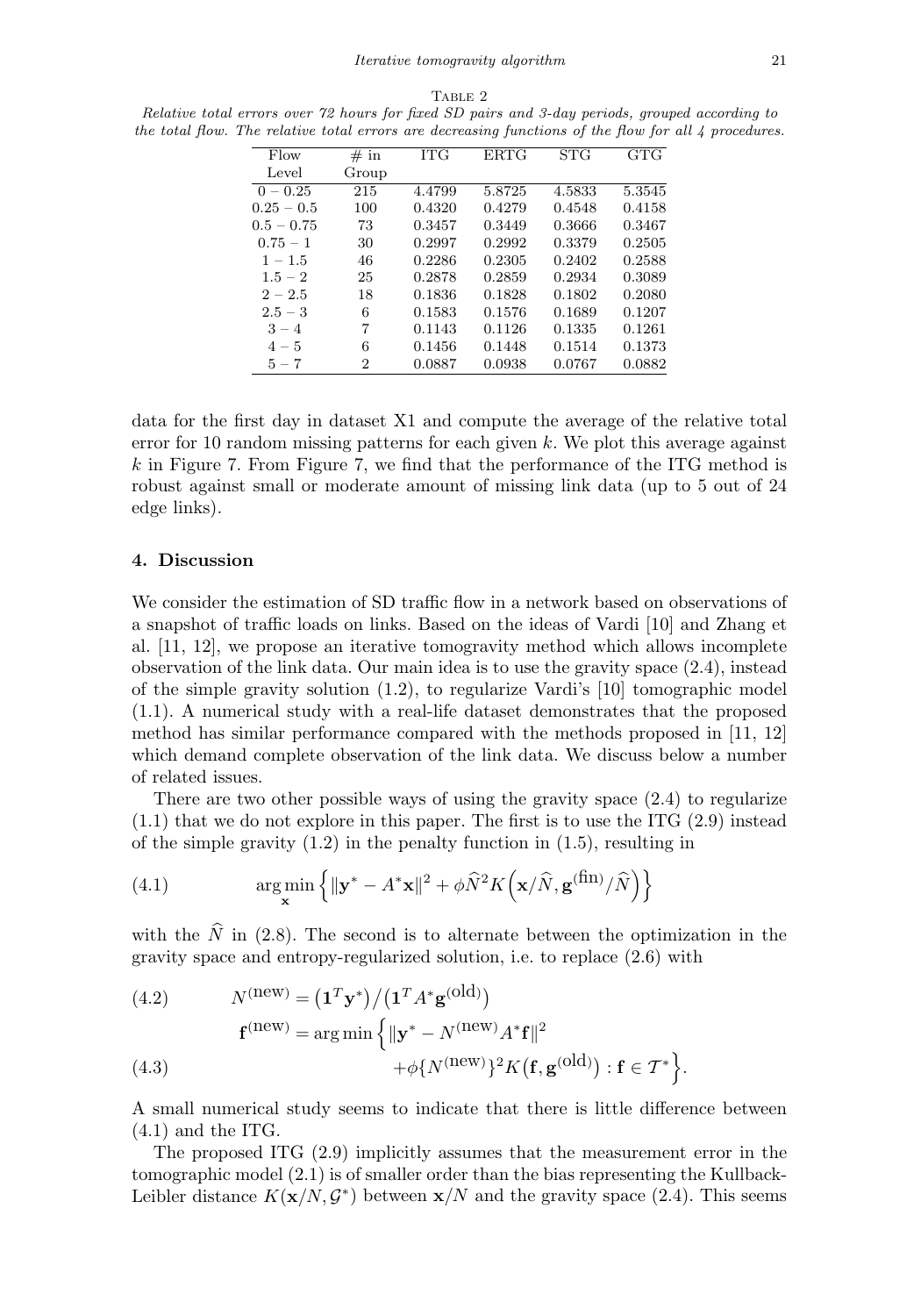

Fig 7. Relative total errors of the ITG versus the number of edge links with missing data. Average over 10 random missing patterns is used for each point in the plot. The ITG is robust against small or moderate amount of missing link data.

to be the case in our real-data experiments since ITG significantly improves upon the simple tomogravity (1.4) by formally reducing  $K(\mathbf{x}/N, \tilde{\mathbf{x}}/N)$  to  $K(\mathbf{x}/N, \mathcal{G}^*)$ . In cases where the measurement error in the tomographic model is potentially of larger order than  $K(\mathbf{x}/N, \mathcal{G}^*)$  [or  $K(\mathbf{x}/N, \widetilde{\mathbf{x}}/N)$ ] it would make sense to replace  $(2.6)$  by  $(4.2)$  and  $(4.3)$  in ITG [or to use  $(1.5)$ ] with a proper tuning parameter  $\phi$ .

A possibility to further reduce the bias is to consider the mixed gravity model

(4.4) 
$$
\mathcal{F}_{\text{mix}} = \left\{ \mathbf{f} : \mathbf{f} = \sum_{k=1}^{k^*} \pi_k \mathbf{f}^{(k)}, \mathbf{f}^{(k)} \in \mathcal{G} \right\}.
$$

For example, we may compute a regularized mixed tomogravity solution

(4.5) 
$$
\arg \min \left\{ \left\| \mathbf{y} - N \sum_{k=1}^{k^*} \pi_k \mathbf{f}^{(k)} \right\| + N^2 \sum_{k=1}^{k^*} \phi_k K(\mathbf{f}^{(k)}, \mathbf{g}^{(k)}) \right\}
$$

by alternately optimizing over  $\mathbf{g}^{(k)} \in \mathcal{G}$ ,  $\mathbf{f}^{(k)}$ ,  $k = 1, \ldots, k^*$  and the mixing vector  $(\pi_1,\ldots,\pi_{k^*})^T$ .

It seems that for a network with a fixed routing protocol, the ITG estimate  $\hat{\mathbf{x}}$ in (2.9) is a continuous map of  $y^*$ , so that  $\hat{x} - Ex$  is asymptotically normal when **y**<sup>∗</sup> − EA<sup>∗</sup>**x** is asymptotically normal with  $E$ **x**/N  $\in$  G, as  $N \to \infty$ . Our simulation study in a small artificial network has demonstrated the validity of this asymptotic normality theorem for moderate sample sizes.

Estimation of traffic matrix based on link-load data alone is difficult as the estimation error is typically above 20%. More accurate results can be obtained if